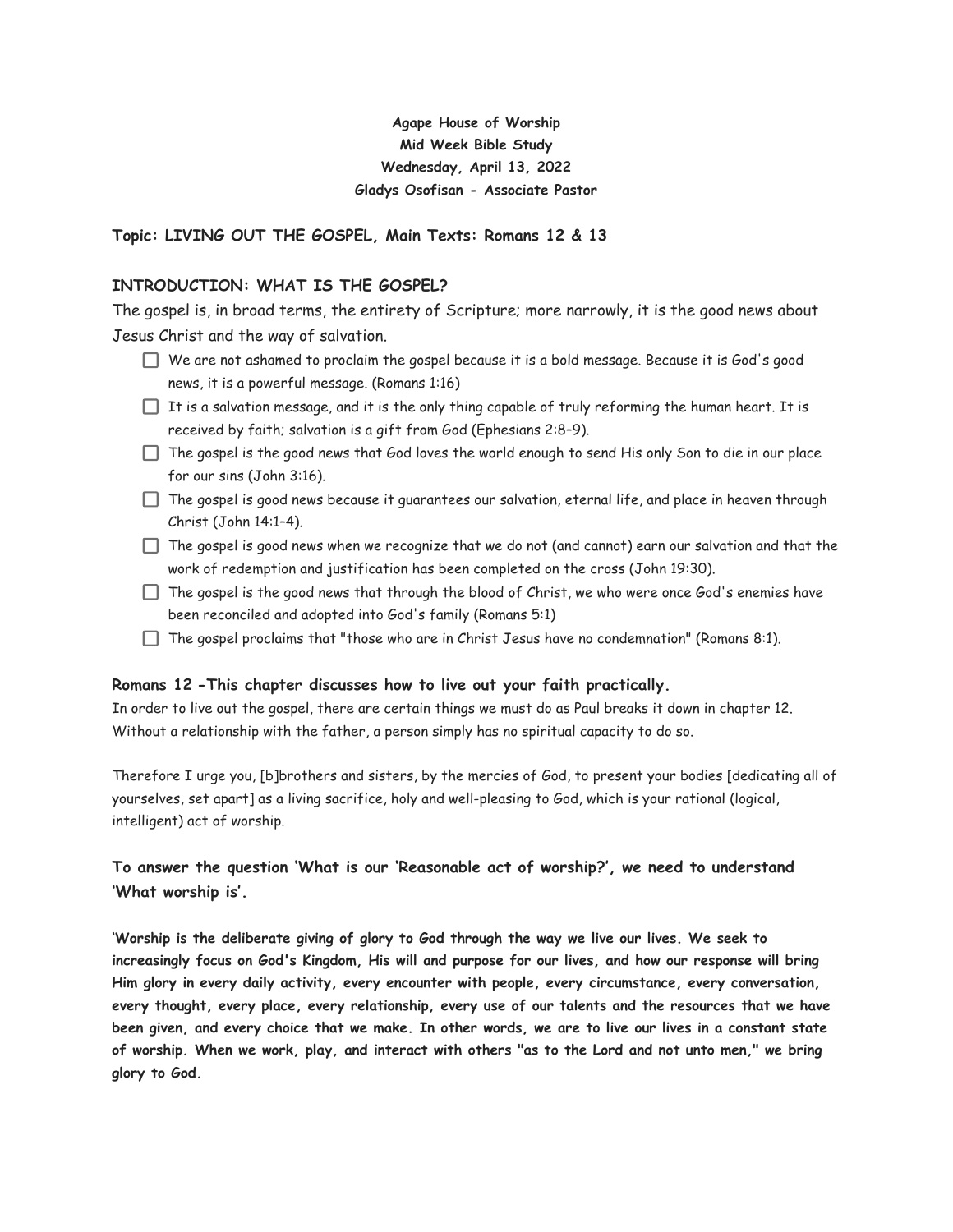2 And do not be conformed to this world [any longer with its superficial values and customs], but be [c]transformed and progressively changed [as you mature spiritually] by the renewing of your mind [focusing on godly values and ethical attitudes], so that you may prove [for yourselves] what the will of God is, that which is good and acceptable and perfect [in His plan and purpose for you].

# **WHAT DOES THAT LOOK LIKE?**

# 1**. Verse 1- 2 Total Surrender**

- **I beseech you Paul appeals to our will and asks us to make a decision about how we will live for God.**
- **By God's mercies We can only do this because of God's mercy (Romans 1-11), and we can only offer ourselves to God as He works His mercy in us. God has commanded us to do so, and He has made it possible for us to do so.**
- **Present your bodies In this context, the body refers to our entire being. Our bodies house our spirit, soul, flesh, and mind. God desires you, not just your service. You can serve in ministries and work yourself to exhaustion, but never surrender your heart or give Him your entire being.**

#### 2**. Verse 3 - 8 Humility**

Recognize who you are. Christ is the one who saved you, not you. Christ has assigned each of us to His body of believers. We collaborate to form a well-functioning body. A church functions properly when its members, who have various spiritual gifts, use those gifts in ways that honor Christ. But it all starts with a humble attitude.

#### 3**. Verses 9-20: Love, and do it as God does**

God's people are called to love one another while remaining spiritually zealous in our pursuit of the Lord. We seek to gently correct our neighbor when he falls and encourage what is good in him. This is not always easy because we are prone to disagree. When those differences contradict God's Word, we must be steadfast in our desire to correct our erring Christian brother or sister. When we are victims of the wrongdoing of another Christian, we must forgive them because God has forgiven us.

#### **Romans 13**

This chapter discusses how Christians can live peacefully and orderly in this sinful world before Christ's return. We are not to live in a worldly, unholy way, nor are we to completely abandon our role in society, our submission to the authorities put in place to govern, or our duty to love our neighbor. Paul points out three good lessons in this chapter

#### **1. Subjection to lawful authority (v. 1-7).**

There is no authority except the one put in by God -

**Considerations -**

- **● If Paul was alive today, would he have written these 7 verses the same?**
- **● What is lawful authority?**
- **● What is the God-ordained authority?**
- **● The church sometimes tries to act like the government and I am not sure this is what Paul meant when he wrote.**